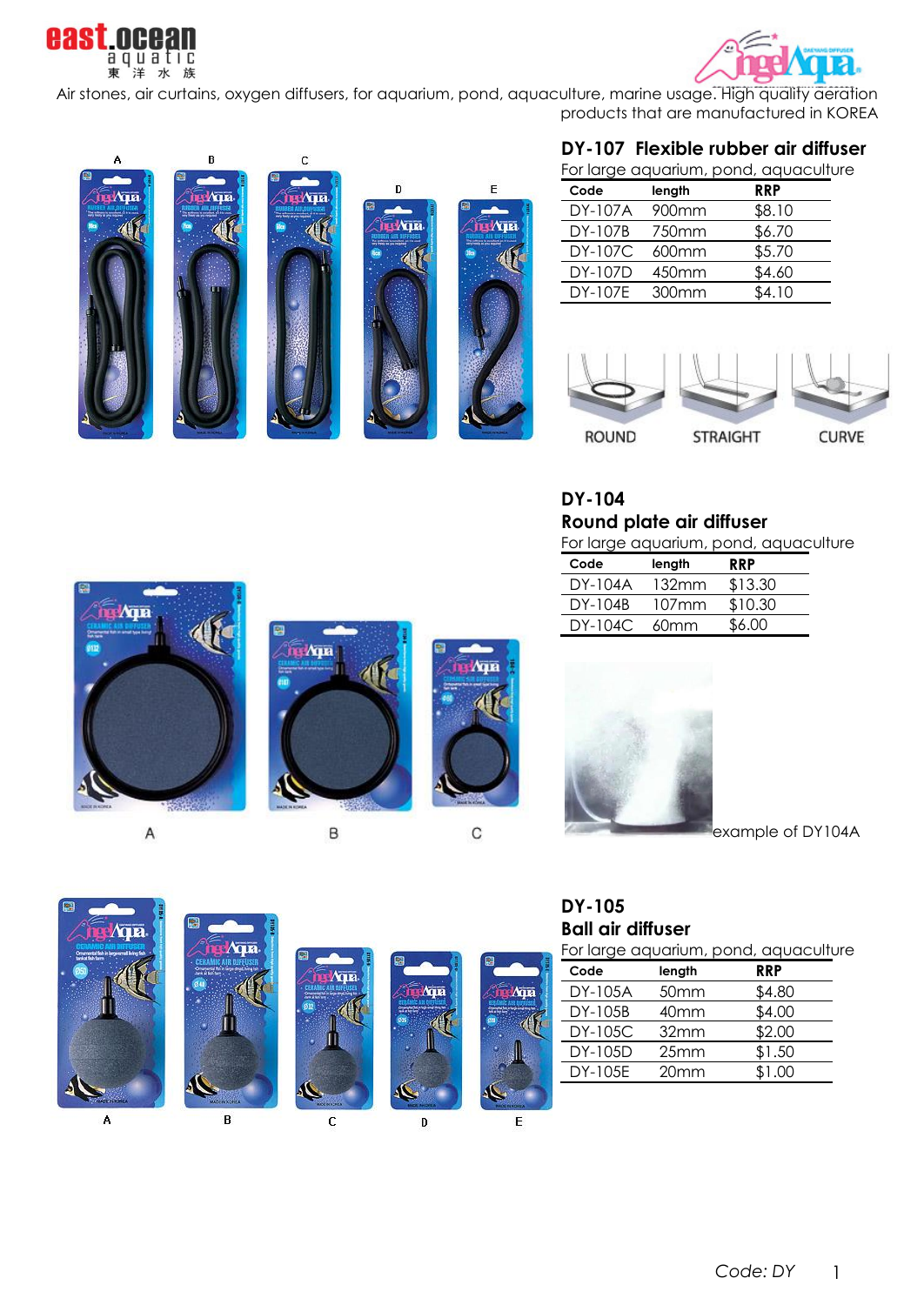





 $\circ$ 

| <b>DY-103</b>              |
|----------------------------|
| Cylinder type air diffuser |
| Earlarge gaugrium pend ag  |

For large aquarium, pond, aquaculture

| Code           | length   | <b>RRP</b> |
|----------------|----------|------------|
| DY-103A        | 130x30mm | \$8.10     |
| DY-103B        | 105x30mm | \$7.00     |
| <b>DY-103C</b> | 80x30mm  | \$6.00     |
| DY-103E        | 120x20mm | \$6.00     |



| Code    | length  |        |
|---------|---------|--------|
| DY-103G | 70x15mm | \$3.00 |
| DY-103H | 20x10mm | \$1.80 |



G



 $H$ 

 $\mathbf i$ 

**DY-117 Rubber Air hose**

For large aquarium, pond, aquaculture use.

Large aeration capacity with flexible options

| Code        | length          | <b>RRP</b> |
|-------------|-----------------|------------|
| DY-117A     | 16/26 x50m roll |            |
| $DY-117Alm$ | 16/26 x1m       |            |



# **DY-117**

## **Rubber Air hose**

For large aquarium, pond, aquaculture use. Large aeration capacity with flexible options

| Code        | length        |
|-------------|---------------|
| DY-117A200  | 16/26 x200mm  |
| DY-117A300  | 16/26 x300mm  |
| DY-117A500  | 16/26 x500mm  |
| DY-11701000 | 16/26x 1000mm |
|             | (round)       |